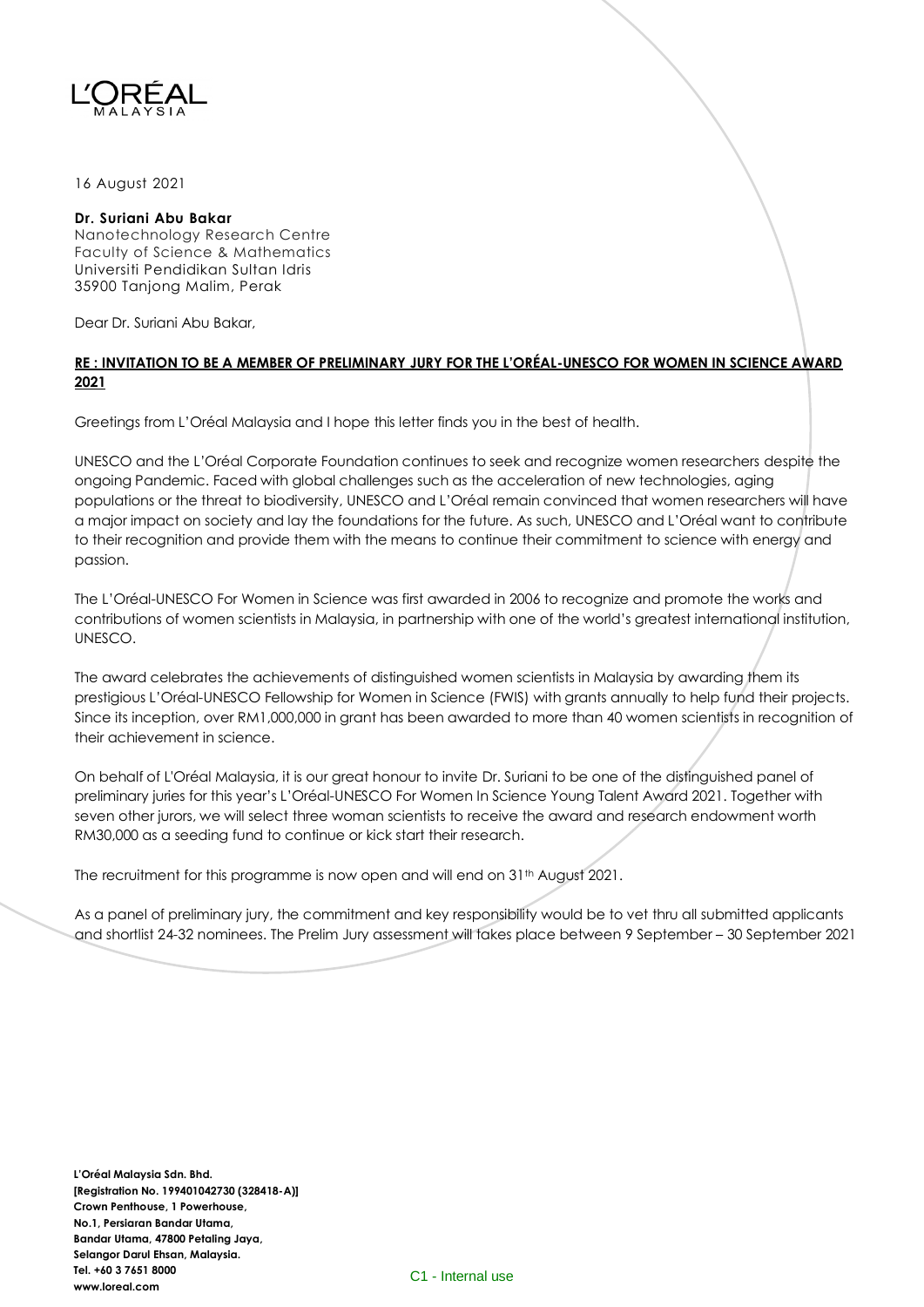

Here is also the key timelines for your reference:

- o Application website will open from 14 June 31 August 2021 (Midnight)
- o Prelim Jury assessment of applications takes place between 9 September 30 September 2021
- o Assessment of shortlisted nominees takes places between 11 October 8 November 2021
- o Jury deliberation will be conducted tentatively on 12 November 2021
- o Winners will be contacted by phone and by e-mail during week of 15 November 2021
- o Award presentation, photoshoot and media interviews for winner to take place in November- December 2021.

Your confirmation as one of our preliminary jury member for this prestigious award will be greatly valued and appreciated.

We hope to receive a favorable reply from you at the soonest possible date. My contact details for further queries are[; Shariffahnadia.Alwi@loreal.com](mailto:Shariffahnadia.Alwi@loreal.com) or you can reach me on my mobile at 012-257 5003.

Thank you and we look forward to receive a favorable reply from you soon.

Warm regards,

Nadia Alwi

**…………………….. SHARIFFAH NADIA ALWI** Corporate Communications Manager

**L'Oréal Malaysia Sdn. Bhd. [Registration No. 199401042730 (328418-A)] Crown Penthouse, 1 Powerhouse, No.1, Persiaran Bandar Utama, Bandar Utama, 47800 Petaling Jaya, Selangor Darul Ehsan, Malaysia. Tel. +60 3 7651 8000 www.loreal.com**